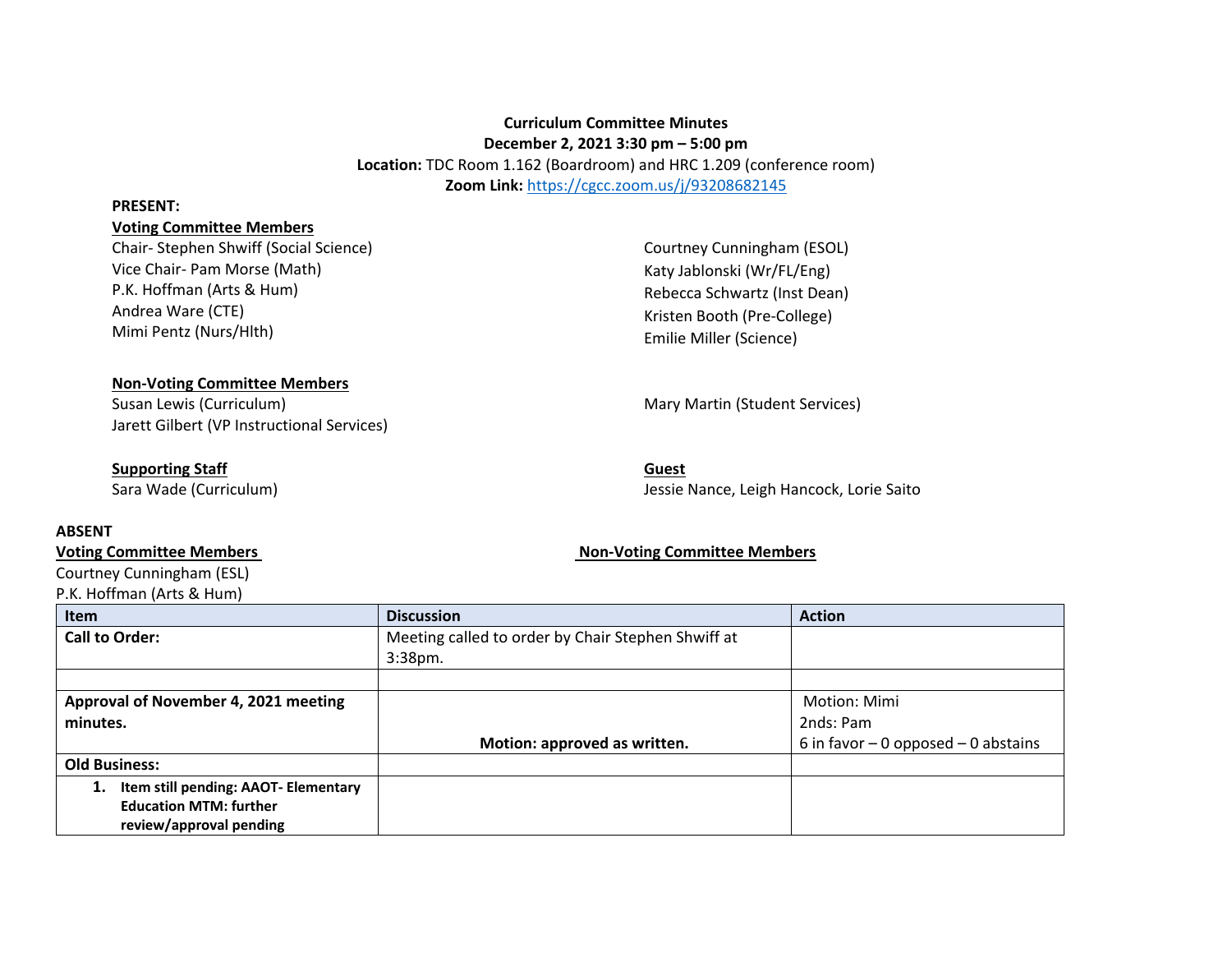| research/input from CGCC's<br><b>Elementary Educator Pathway team</b>                                                                                      |                                                                                                                                                                                                                                                                                                                                                                                                                                                                                                                     |                                                                         |
|------------------------------------------------------------------------------------------------------------------------------------------------------------|---------------------------------------------------------------------------------------------------------------------------------------------------------------------------------------------------------------------------------------------------------------------------------------------------------------------------------------------------------------------------------------------------------------------------------------------------------------------------------------------------------------------|-------------------------------------------------------------------------|
| 2. Item still pending: AAT- English<br><b>Literature MTM: further</b><br>review/approval pending<br>research/input from CGCC's English<br>Department team. |                                                                                                                                                                                                                                                                                                                                                                                                                                                                                                                     |                                                                         |
| <b>New Business:</b>                                                                                                                                       |                                                                                                                                                                                                                                                                                                                                                                                                                                                                                                                     |                                                                         |
| <b>Submissions:</b>                                                                                                                                        |                                                                                                                                                                                                                                                                                                                                                                                                                                                                                                                     |                                                                         |
| WR 123 Research Writing<br>(New LDC Course)                                                                                                                | Jessie gave an explanation of the new WR 123 Research<br>Writing course to the committee. Jessie explains that<br>this was a course that CGCC offered before and that the<br>writing department wanted to bring it back. This course<br>will build on specific researching & research writing<br>skills, along with community presentations of the<br>research.<br>It will also fill the need that students have been wanting<br>regarding finishing WR 122, and having no current<br>similar course to go to next. | Motion: Pam<br>2nds: Andrea<br>6 in favor $-0$ opposed $-0$ abstains    |
|                                                                                                                                                            | Motion: approve as written.                                                                                                                                                                                                                                                                                                                                                                                                                                                                                         |                                                                         |
| Modified Degree/Certificate Revision:<br>WR 121 title change in degrees/certificates                                                                       | Susan explained to the committee that this is just to<br>reflect the title changes of WR 121 & WR 122, that the<br>committee approved in previous meetings.<br>Motion: approve as written.                                                                                                                                                                                                                                                                                                                          | Motion: Mimi<br>2nds: Pam<br>6 in favor $-0$ opposed $-0$ abstains      |
| Modified Degree/Certificate Revision:<br>WR 122 title change in degrees/certificates                                                                       | Motion: approve as written.                                                                                                                                                                                                                                                                                                                                                                                                                                                                                         | Motion: Andrea<br>2nds: Emilie<br>6 in favor $-0$ opposed $-0$ abstains |
| <b>Committee Action:</b>                                                                                                                                   |                                                                                                                                                                                                                                                                                                                                                                                                                                                                                                                     |                                                                         |
| 1. Setting January date for special<br>meeting to review Paramedicine                                                                                      | Susan explained to the committee the need for a special<br>meeting to approve the Paramedicine program and the<br>urgency for a January meeting to meet Board of<br>Education deadlines as well as other approvals.                                                                                                                                                                                                                                                                                                 |                                                                         |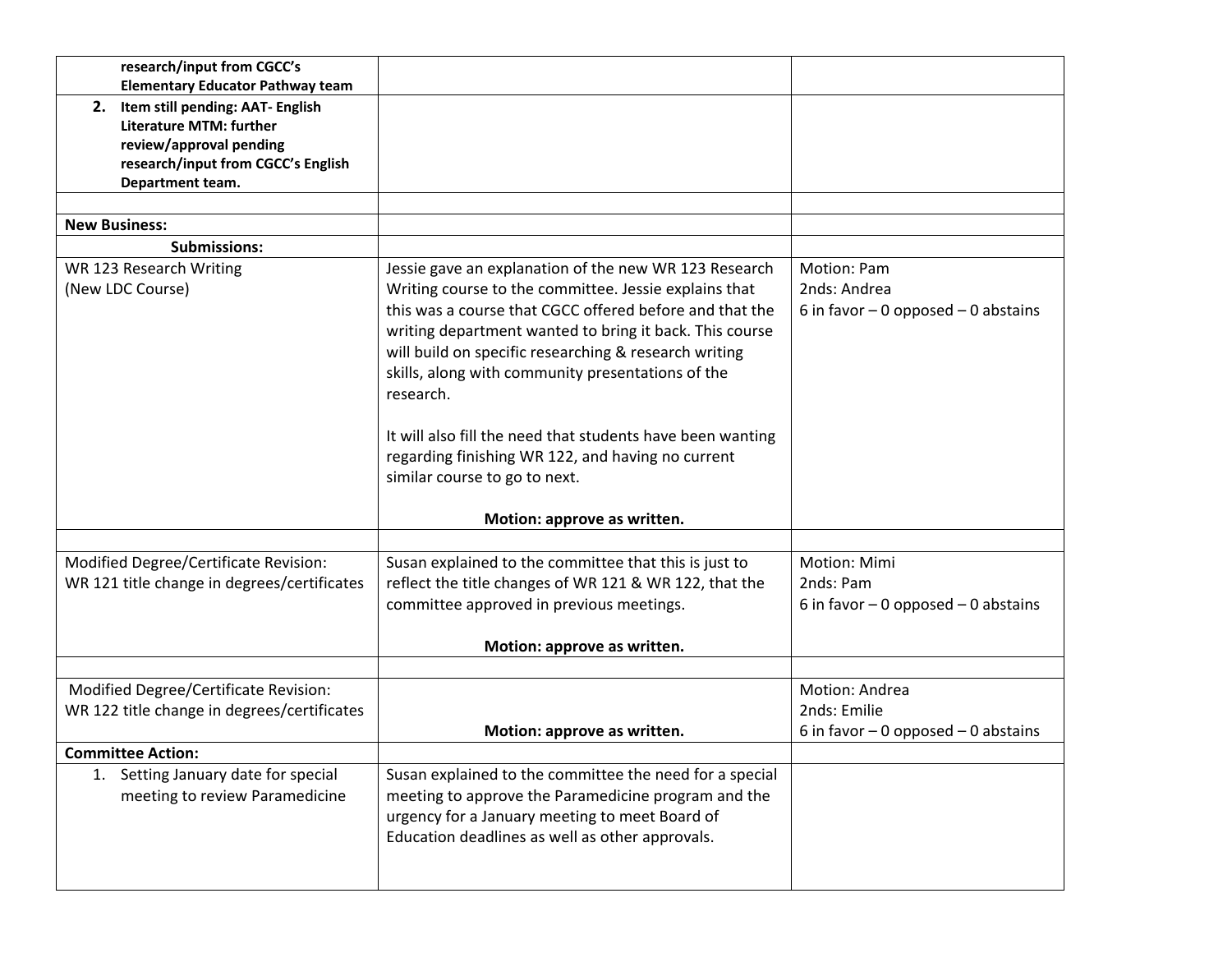|                                  | <b>Special Curriculum Committee Meeting set for</b>                                                       |  |
|----------------------------------|-----------------------------------------------------------------------------------------------------------|--|
|                                  | January 12, 2022 at 3:30pm-5pm.                                                                           |  |
|                                  | ** Sara will send out invites to the committee members.                                                   |  |
| Policy/guidelines for<br>2.      | Susan asked the committee if they would like to create a                                                  |  |
| determining/approving requisites | policy/guideline for predetermining requisites during the                                                 |  |
| (Susan)                          | creation of course and during the process of going                                                        |  |
|                                  | through Curriculum Committee.                                                                             |  |
|                                  | Committee diverted from the original question and had                                                     |  |
|                                  | a discussion on problems of requisites waivers.                                                           |  |
|                                  | Discussion on solutions to fix the current problem and                                                    |  |
|                                  | how to enforce current rules on requisites.                                                               |  |
|                                  |                                                                                                           |  |
|                                  | A discussion on possible tracking of students that have                                                   |  |
|                                  | requisites waived to see if the waiver is justified. By<br>comparing student(s) that have been waived vs. |  |
|                                  | students that have completed all requisites to enter the                                                  |  |
|                                  | course to see if they maintain the same learning level.                                                   |  |
|                                  |                                                                                                           |  |
|                                  | "A possible discussion topic for faculty in-service." Will                                                |  |
|                                  | bring to Instructional Council for their input on the                                                     |  |
|                                  | enforcement issue.                                                                                        |  |
|                                  | Susan shared the current Administrative Rule for                                                          |  |
|                                  | enforcing and the waving process of requisites.                                                           |  |
|                                  |                                                                                                           |  |
|                                  | Susan re-asked the committee the original question, it                                                    |  |
|                                  | was discussed that CGCC may not need a guideline for                                                      |  |
|                                  | predetermining requisites.                                                                                |  |
|                                  | Kristen asked why Linn Benton Community College                                                           |  |
|                                  | developed their policy/guidelines for                                                                     |  |
|                                  | determining/approving requisites. Susan will look into it.                                                |  |
|                                  |                                                                                                           |  |
|                                  | Rebecca will report back to the committee on the                                                          |  |
|                                  | discussion and ideas that the IC meeting had on this                                                      |  |
|                                  | topic, either by email or in the next meeting.                                                            |  |
|                                  |                                                                                                           |  |
| <b>Discussion Item:</b>          |                                                                                                           |  |